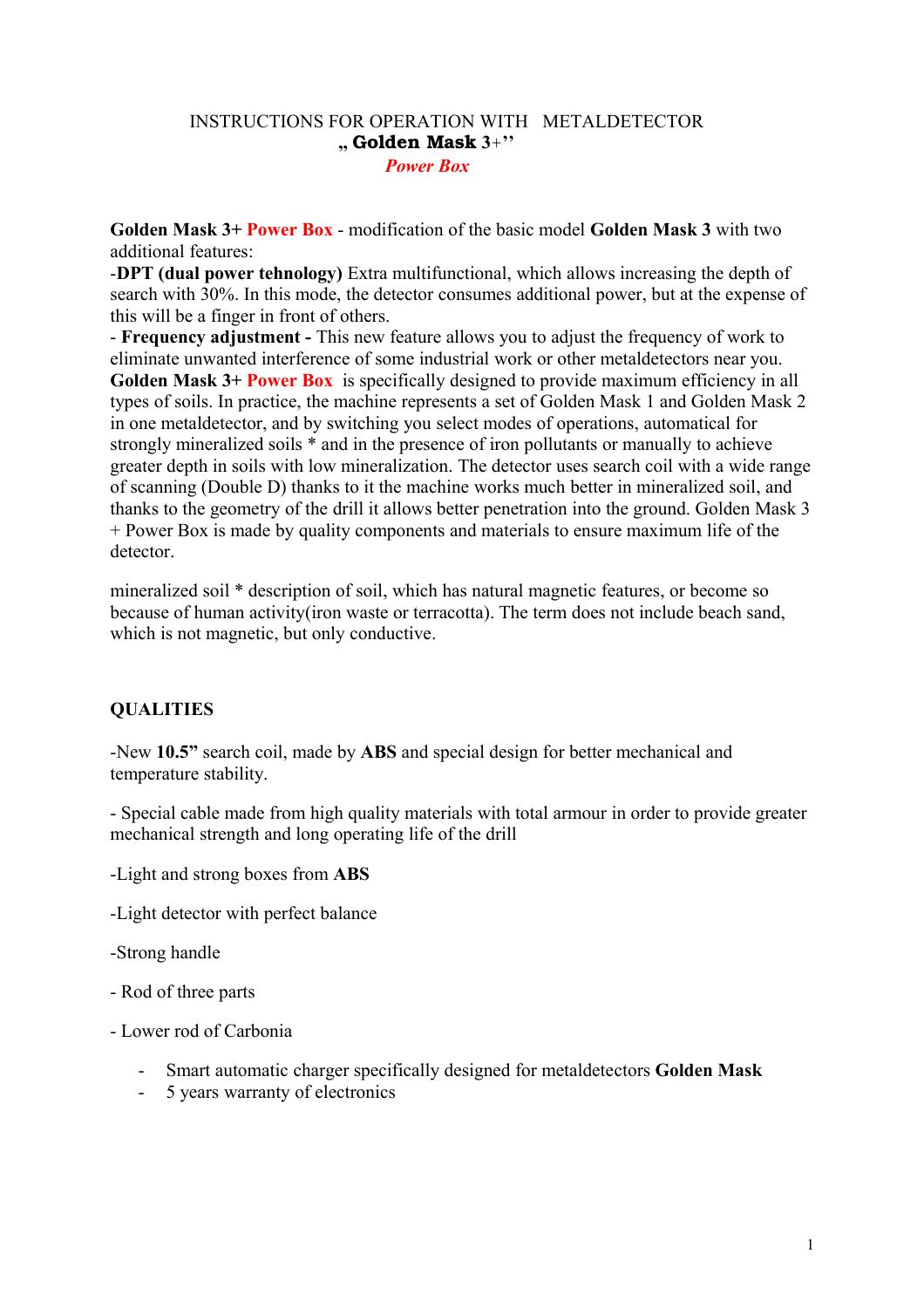## **SPECIFICATION**

- Operating frequency 8,2 kHz.
- Operation- with **motion**
- Automatic ground balance
- Manual ground balance
- Sound separation of metals
- Adjusting the degree of separation of metals
- Adjusting the depth of search
- Further increase the depth of slightly mineralized soil
- • **DPT (dual power tehnology)**
- **Frequency adjustment**
- Volume adjusting
- New, fully redesigned electronics, combining efficiency and high level of sensitivity.
- Charger 10 battery pack 1.2V AA / 2500mAh
- Time of working after charge min. 10 h.
- LED control for the state of battery
- Headphones jack

### **4. Structure of the instrument**

Metaldetector consists of five parts: **1**.coil, **2**. rack, connecting the coil to the electronic block,

**3**. electronic block, **4**.arm support и **5**.battery box.

### **Standart coil**

Standart coil of **Golden Mask 3+** is with size **10.5"** (26.5cm) DD. The construction of coil is plastic- **ABS** , and at the bottom is overflowed with epoxy resin, which creates more strength and hermetic sealing of the entire structure. Coil has a good sensitivity to both small and large objects to.

### **Additional coils**

DD 12.5" (32см) 15"(38см).

Coils of small dimensions have better sensitivity for small objects (coins) and they are prefered to operat in highly polluted areas.The large drills(DD32,DD38см) have better sensitivity to large objects, suitable for quick search of buried objects and they have 10-20% better sensitivity than DD 26.6 сm.

### **rack**

The rack is made of aluminum tube, which at the bottom to the coil is made of Carbonic (not metal), so it won't hinder the work of the drill.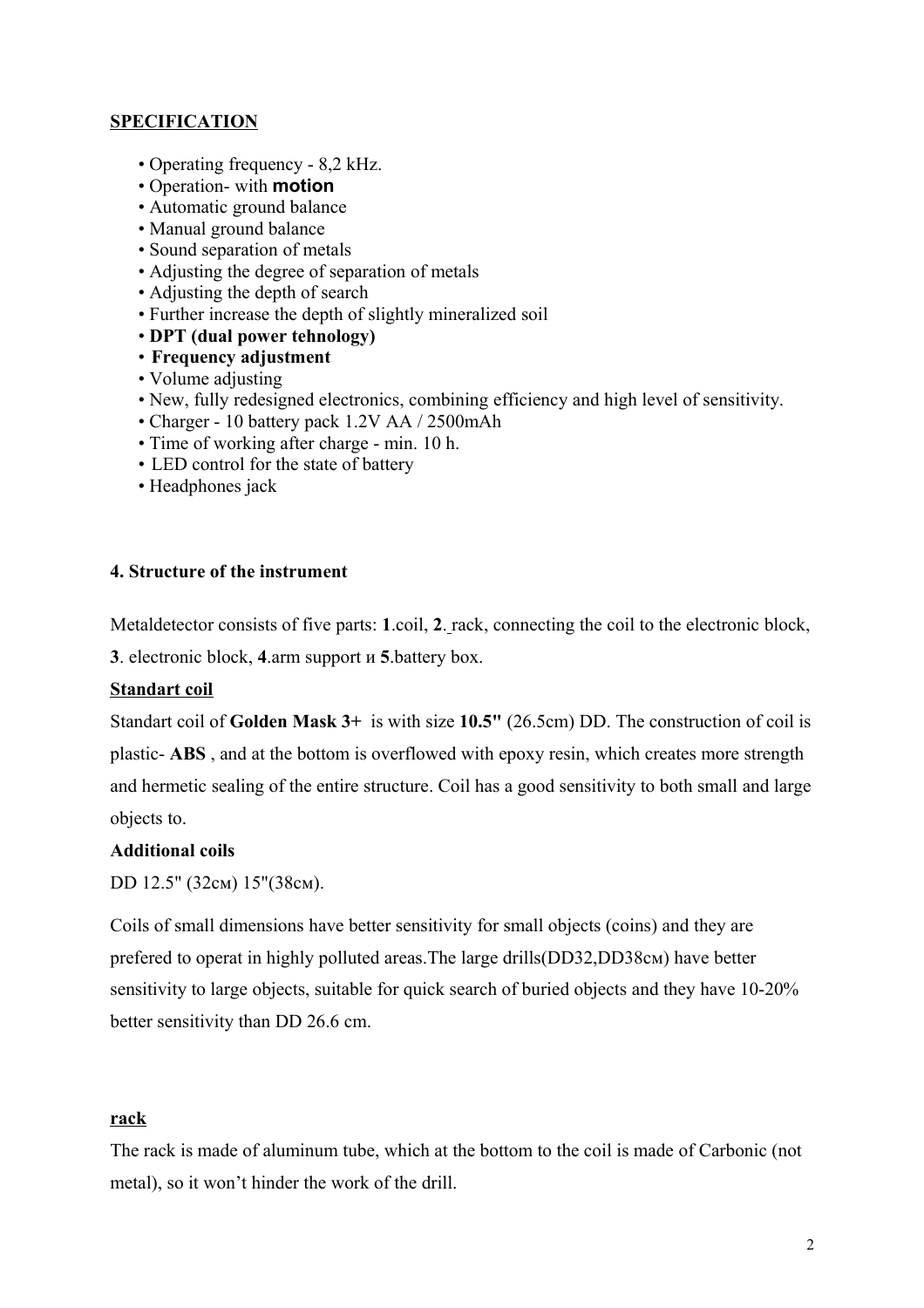### **Box of electronics**

Made of ABS plastic and is very strong !

### **Arm support**

It is made of aluminum profile for greater strength. In the front end of the handle is arm supporter which is lined with foam coverage.

### **Battery box**

The box is made of plastic. There are a set of 10 batteries AA NiMh- 1,2V/2500mAh.

**5 .** Assembly and disassembly of the instrument

Take the bottom (rack of Carbonic) put rubber sealing in outlets of the rack and insert it in the crevice (ears) of the coil , till the outlets in the ears and the rack fall in. Insert the plastic bolt in the hole and strongly pinch him to get out from the other end, turn the plastic nut to tighten slightly.

## **Attention :**

When the rubber sealings wear out they should be replaced, over tighting of nuts as a result of worn rubber seals leads to deformation of the ears and doubling of the search drill . Deformation of the drill greatly worsen parameters of the detector!

Then take the second part develop the plastic nut 6 and Insert it into carbon rack, with this telescopic connection you can adjust the total length of the rack depending on your height making sure the distance between the aluminum part and searching drill to be greater than 30 centimeters. Fixing the length is done by tightening the plastic nut.

 Take part with the electronics, develop the large plastic nut 7 of the tube and insert in it the rack with the drill. Then back to the thread and screw it tight so that the Detector can not move to rack. Wind up the cable around the rack, and at the bottom end next to the rack put an "ear" of cable, so it should not be interrupted when the cable reel in the retraction of the transport situation.

## **Attention**:

90% of the damage in detectors are becaouse of broken wires due to the negligent of the users!

then plug the cable in the socket of the detector and tighten it effortlessly. After this manipulation the detector is ready for use. Dismantling of the instrument is performed in reverse sequence.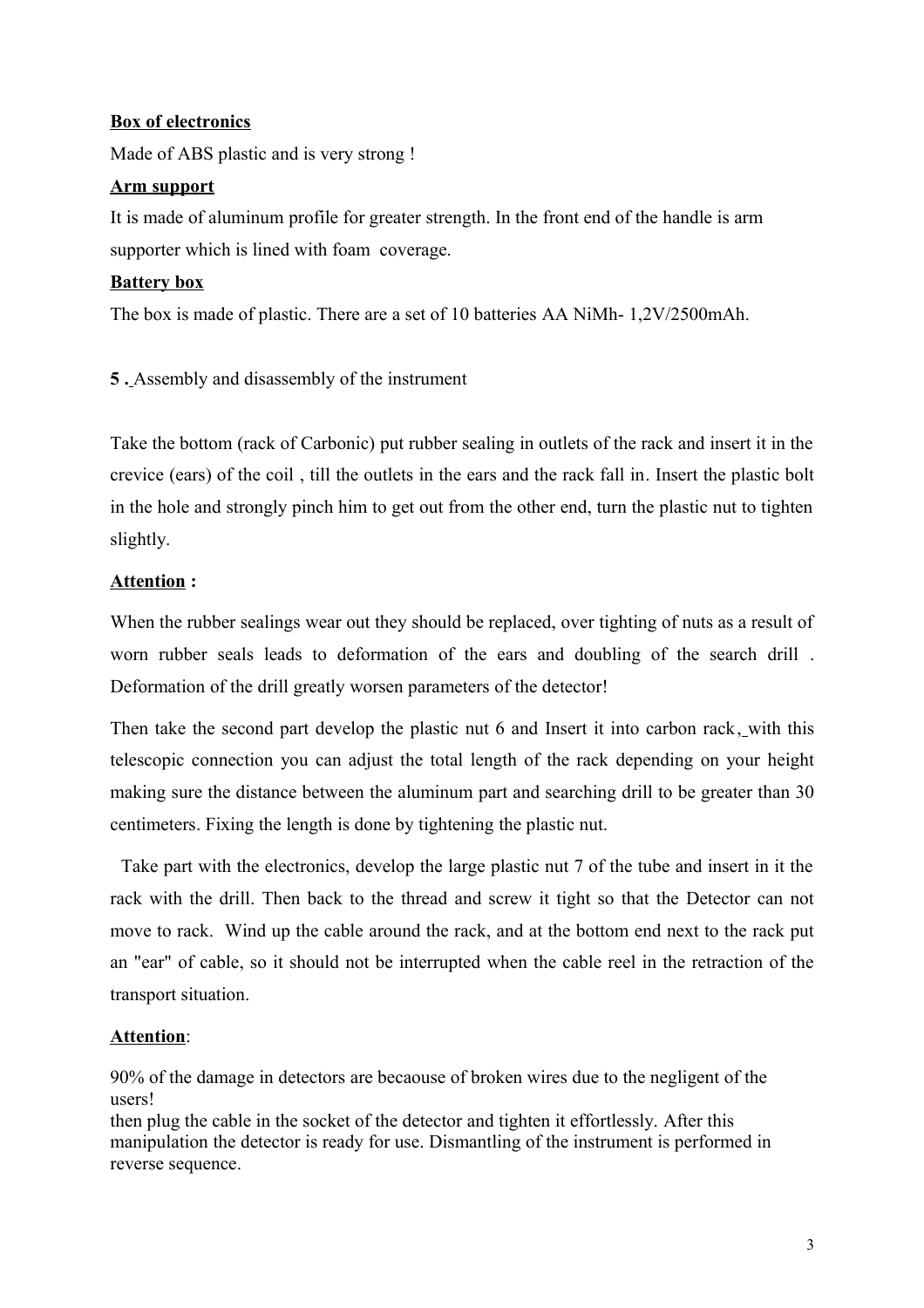**6.** Authorities to manage and operate the instrument**.** 

# **Authorities for manage**

- switch,, GB''s serves as a switching operation modes (manual and automatic ground balance)
- • Potentiometer,, THRESHOLD"- serves to set the required sound level and adjusts the depth of the detector;
- • Potentiometer,, SENS "- serves to further increase the depth of detection of metal objects in slightly mineralized soil ;
- • Potentiometer (located under the box with electronics) regulate working frequency of 200 Hz;

• switch (located under the box with electronics) used for inclusion and exclusion of high power radiated from the drill;

- Potentiometer,, GROUND BALANCE "- serves to eliminate the influence of the soil on the work when in manual mode ground balance;
- • switch,, AUDIO DISC"- with him you determine the depth of segregation of metal objects in manual mode ground balance, 50% depth of discrimination under,, NORM "and 90% under., FULL" :
- • switch,, VCO DISC "- serves to include discrimination oф multy-toned manual mode ground balance.
- • Potentiometer,, DISC LEVEL "- adjusts the degree of rejection of the iron objects;
- • Potentiometer,, VOLUME "- serves as a trigger detector and determine the volume;
- • Plug,, HEADPHONES "- it includes where to put mono headset;
- • Led "LOW BATTERY"-indicator of the reduced voltage of the battery;

Working with the detector

Switching on the detector iis made by Potentiometer,, VOLUME ", and it also regulates the volume**.** 

Choose the power that the detector will work - high power''(mode,, TURBO "), the switch is placed in a position to the search drill or in mode "normal power ", switch is placed in position to the operator - (Fig.1)



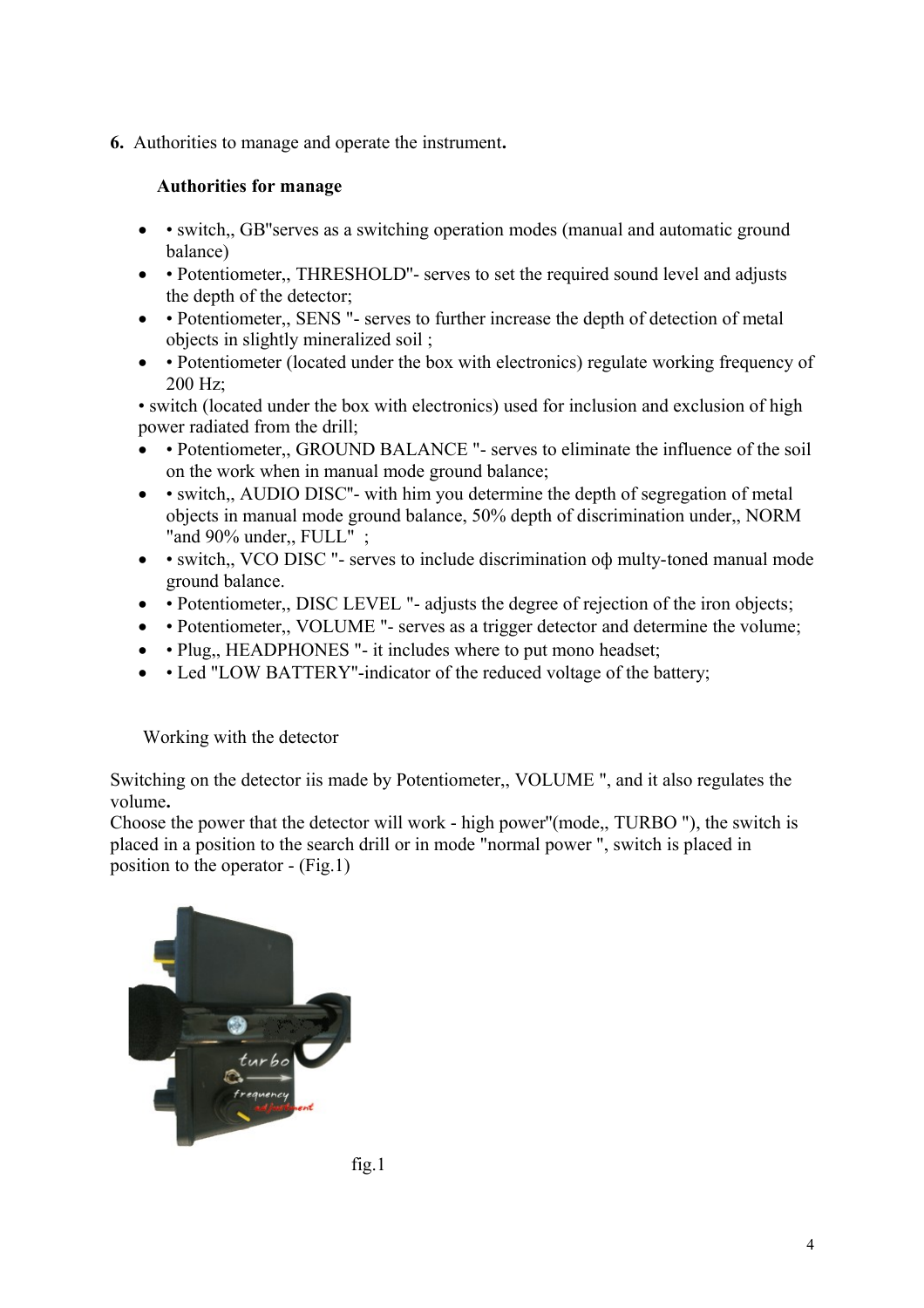1. Setup mode of the detector in mode," manual ground balance ".

Switch,, GB "is placed in position,, MANUAL **"** .

he keys,, AUDIO DISC "and,, VCO DISC" is placed in position,, OFF ''.

Potentiometer,, THRESHOLD "is placed in a situation where the detector may slightly make a little noise,,.

Potentiometer,, FREQUENCY ADJUSTMENT "under the box of electronics (Fig.1) must be turn to a situation in which the sound level is normal. Search coil begins to move vertically to the ground (top-down: 3 to 20 - 25 centimeters. Above the surface (Fig.2) and Potentiometer,, GROUND BALANCE''must be spinning slowly ....



In one extreme position of the volume is increased when approaching the head to the ground and the other away from the ground, Potentiometer is spinning until the sound ceases to be altered or changed minimally.

### **Attention:**

If you have difficulty in balancing the detector, its good that the Potentiometer,, SENS "to be placed in, position 1,, on scale. In the work of mineralized soils is advisable to operate at low power!

In balancing the detector around it there should not be any metal objects!

If during the operation you change the working power detector, ground Balance must be adjusted again.

The search for metal objects is made by movement of the search drill against the ground (fig.3, fig.4). Always move the search drill close to the ground, lifting reduces the depth of search! Movement should be as smooth as possible, In the fast movements of the search coil (fig.3) is located on easy surface metals, slow movements are suitable for quick search of deep buried metal objects.



движение на бобината при търсене

неправилно правилно

 $\phi$ иг. $3$  фиг.4 правилно неправилно  $\phi$ иг.4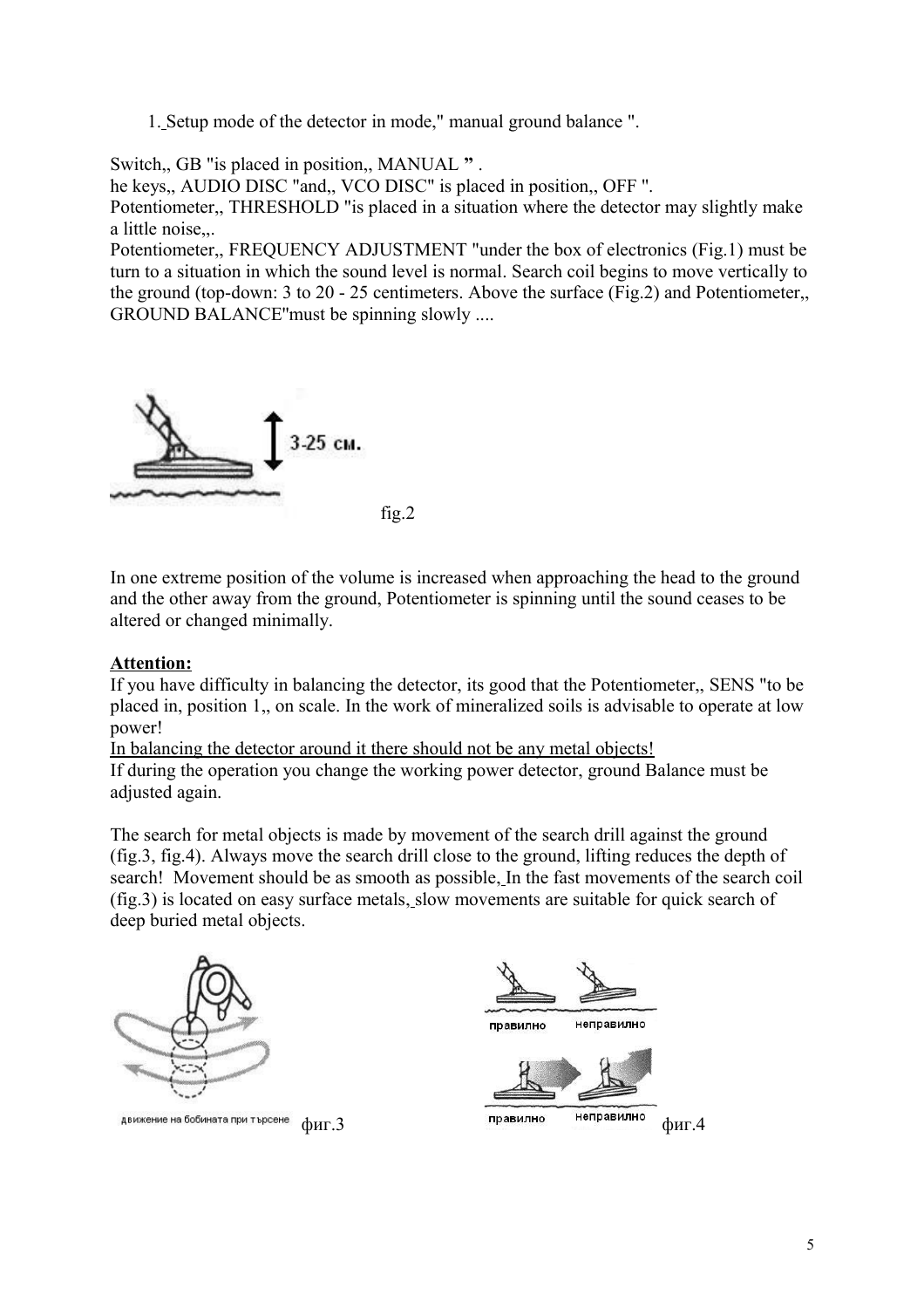The exact location of the metal is made with the movement of searching coil in two perpendicular axes (Fig. 5).



fig. 5

Separation of metals takes place through two sound discriminators.

**1.** Operating with audio discriminator.

- The key,, VCO DISC "is placed in position,, OFF" and,, AUDIO DISC "in the heading,, NORM" or,, FULL " (for better discrimination of deeply buried iron objects), Potentiometer,, DISC LEVEL''in position 4. In the greater number of,, DISC LEVEL''the separation of metal is better! If you want to discriminate against most non-ferrous metals on the surface (modern pollutants), the situation of Potentiometer must be over 7. In case of non-ferrous metals (gold, silver, copper, bronze) resonant sound is heard, and in the presence of black metal (iron) is heard tear or pop sound.

**2.** Operating with,, VCO "discriminator.

- the key,, VCO DISC "is placed in position,, ON", a,, AUDIO DISC "in position,, OFF'', Potentiometer,, DISC LEVEL''in position 4. If you want to discriminate most of the nonferrous metal on the surface (modern pollutants) Potentiometer position should be above 7. In case of non-ferrous metals (gold, silver, copper, bronze)high-tone is heard, and in the presence of black metal (iron) is heard a low tone.

 **2.** Setting the Detector in mode, automatic ground balance.

Setting the power of the detector that will work - mode,, TURBO "(switch is placed in a position to demand searching drill) or mode, normal power (switch is placed in position the to operator) (Fig.1)

Switch,, GB "is placed in position,, AUTO **"** .

keys,, AUDIO DISC "and,, VCO DISC" are placed in position,, OFF''. In this mode the potentiometer,, GROUND BALANCE "and,, SENS" do not work, ie no matter in what position they are.

The depth of detection of metal objects depends on the position of the Potentiometer,, THRESHOLD " For maximum depth, the potentiometer must turned right to the maximum sound level**.**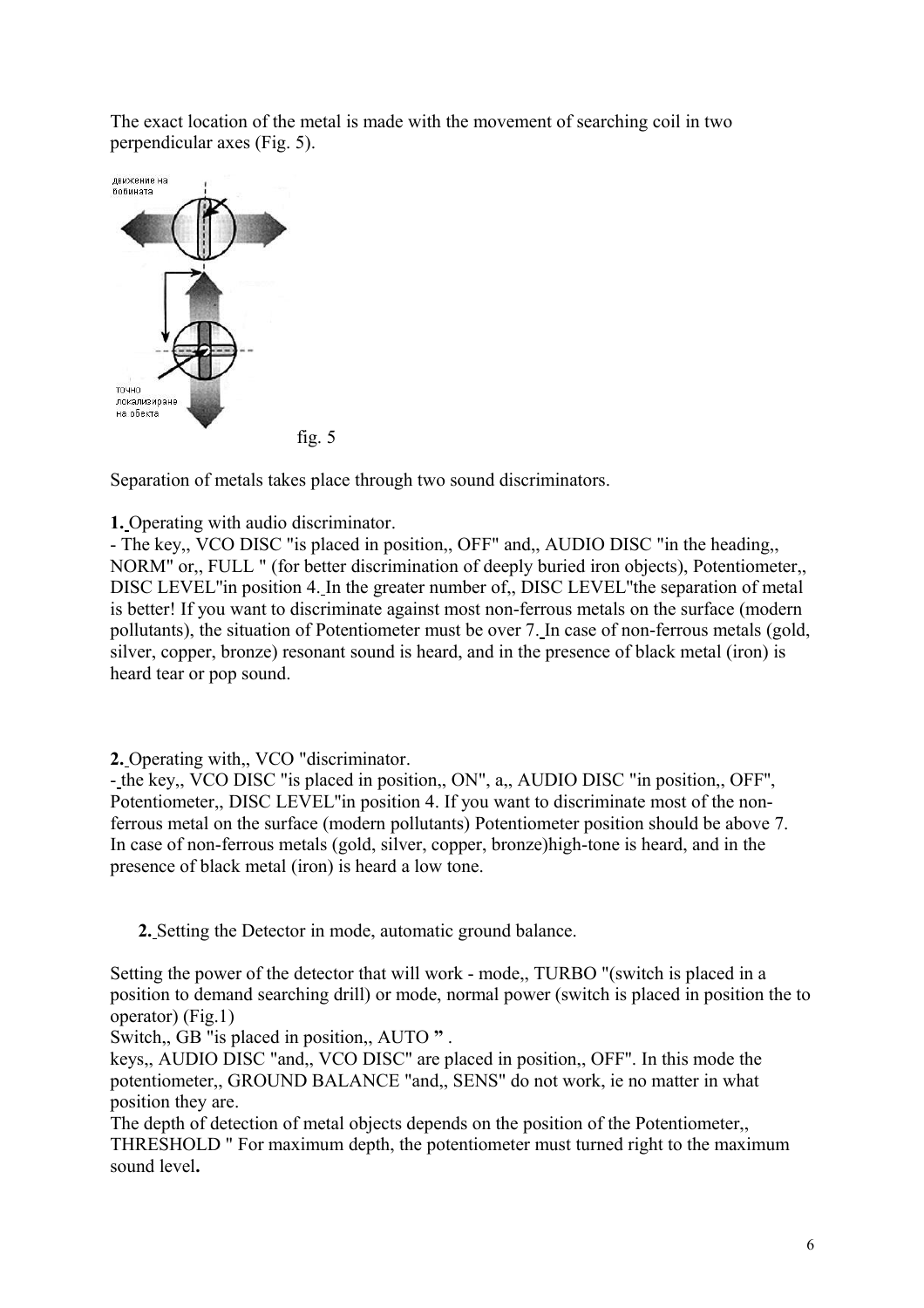The power of separation of the metals is determined by the Potentiometer,, DISC LEVEL "(greater position of the metals division is better), in the presence of non-ferrous metals (gold, silver, copper, bronze) resonant sound is heard, and in the presence of black metal (iron) could be heard crackling sound or tear. If you want to eliminate most pollutants from modern non-ferrous metals (foil caps, etc..) position of the Potentiometer should be 8-10 scale. Searching for metal objects is made through movement of the search rack against the ground (fig.3, fig.4). Always move the search rack close to the ground, lifting reduces the depth of search! Movement should be made smoothly , In the fast movements of the search rack (fig.3)are easyly located surface metals, slow movements are suitable for searching of buried metal objects.

The exact location of the metal is made by the movement of searching head in two perpendicular axes (Fig. 5).

# **7. Depth of detection of metal objects**

The depth of detection of metal objects dependents on several factors.

1 .The higher the area of the metal object is, the depth of detection is greater!

2. From location against the searching drill

Horizontally located coins (objects) are detected in greater depth!

3. The type of soil

In mineralized soil depth the detection is less, respectively in sandy soil depth is greater! 4. By power of discrimination

Each metal detector regardless of the model has the most depth in mode without discrimination (mode ALL METAL). As more is the separation of metals (discrimination) more is reduced the depth of detection. In soils with low mineralization, the power of discrimination affects less the ie depth indicators are very similar to those in mode,, ALL METALL''!

5. The size of the search coil

Small search drills find better small metal objects (coins). Large drills > 32 cm are appropriate and have a greater depth of search for large objects!

6. From the time that is overripe metal objects in the ground.

Signals from a metal objects resident more than 5-6 months. is 2-3% more intense than at the time of burial!

7. The experience and skills of the operator!

## **8. Charging the batteries.**

Charging of the battery can be

The batteries have about 500-600 charge cycles - before discharge damage, however that's values achievable in ideal laboratory terms.

The detector is complete with 2500 mAh NiMH batteries. Before you start working batteries must be charged. Charging is made by the automatic charger offered in sets. With one charging the detector can operate 10h. in mode, high power " (**TURBO**) And 50 h under normal power. (use of headsets significantly extends the time of work**)**.

If progress of working the lamp "Low battery" lights, this should be a signal to terminate the work and charge the battery. Plug the charger to the socket "CHARGE" and turn the device to a network of 220V Indicator of the presence of charge is a red led on the charger. Charging continues 5h depending on the degree of discharge of the battery and its capacity, after its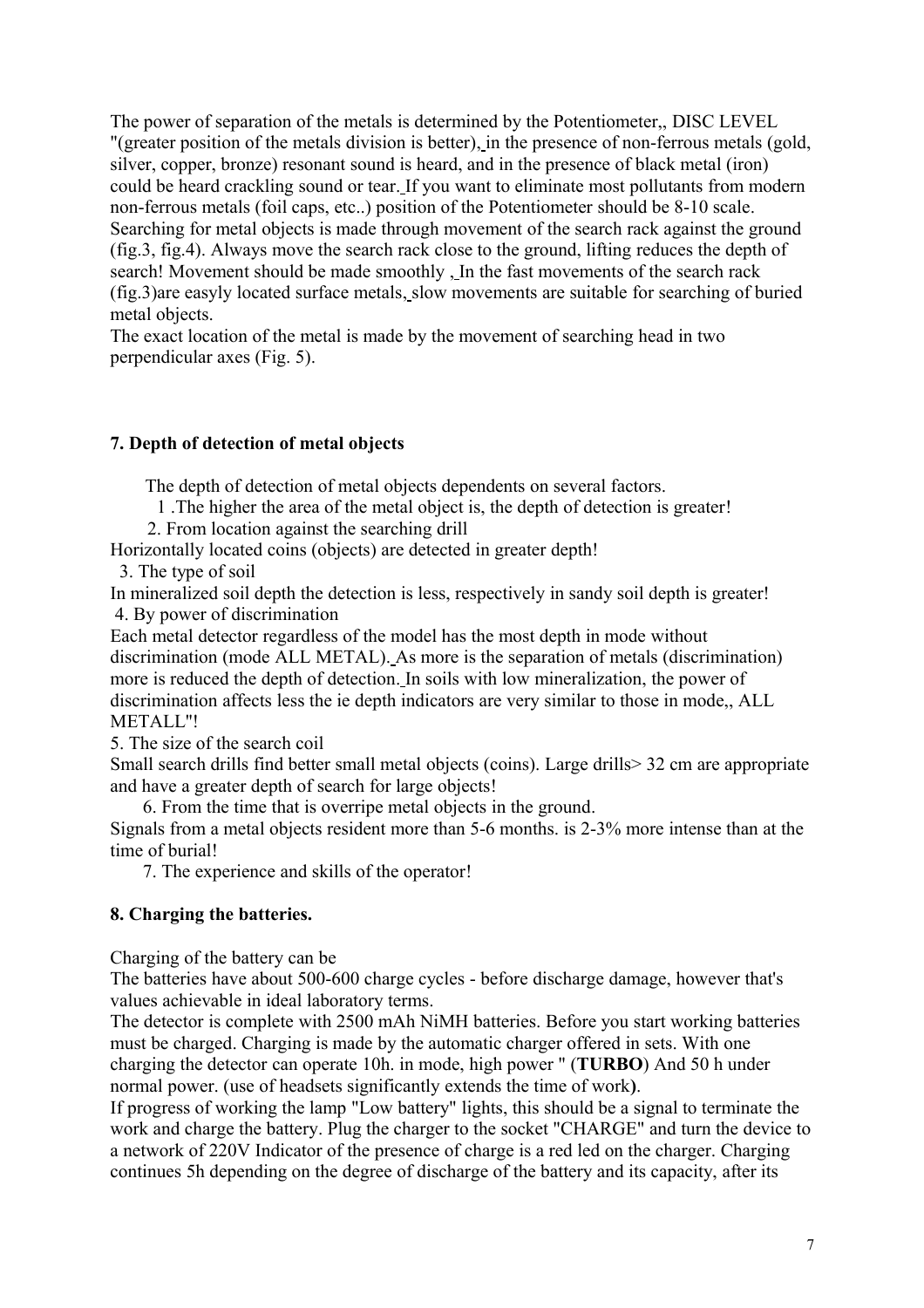finished the charge diodes begin to shine in green. It is not necessary to monitor the charger as it is with automatically shut down and the battery won't be damaged, no matter how many hours will be charged.

Back row switch off the network of 220V and remove from socket "CHARGE **"**. Battery can be charged by the lighter of your car by special charger! Follow the instructions for operating with the charger.

To ensure maximum life of your rechargeable battery:

- Don't disconnect the battery charge before it is completed
- charge the battery when it is completely down
- Use only chargers which are equipped with detector

Charger has the following additional options: - indication of polarization of the battery or short circuit in the cable-blinking red LED.

#### **9.** Practical advice

 Keep your detector of penetration of water (rain or snow) in the box with electronics and the boz with the batteries, that can damage your detector! It can be used safely in wet grass because of the hermetic searching drill.

#### **Attention:**

 Avoid leaving the detector on wet grass or snow, because of the possibility of penetration of moisture in the block of electronics and especially in the box of batteries! When assembling the detector in terms of dew or snow keep the cable from wetting!

 Working with the detector in urban and industrial areas may be hampered due to electromagnetic interference and a modern iron contaminants, for normal operation of the detector it is necessary to reduce the sound threshold (THRESHOLD) and increasing the power of discrimination ( **DISC LEVEL**) which in turn leads to reduced depth of the search.

 Use only high quality headphones, preferably with built-in Potentiometer for adjusting the sound

 It's possible after working long and repeated inclusion and exclusion of the cable to the plug receptacle on the box to deteriorate the contact between them (if gentle touch of the plug of the cable with a hand the detector make a sound like its metal). It is necessary to carefully clean the contact plates of the plug of the cable with a thin needle, for more good contact slightly tide in all openings of the plug.